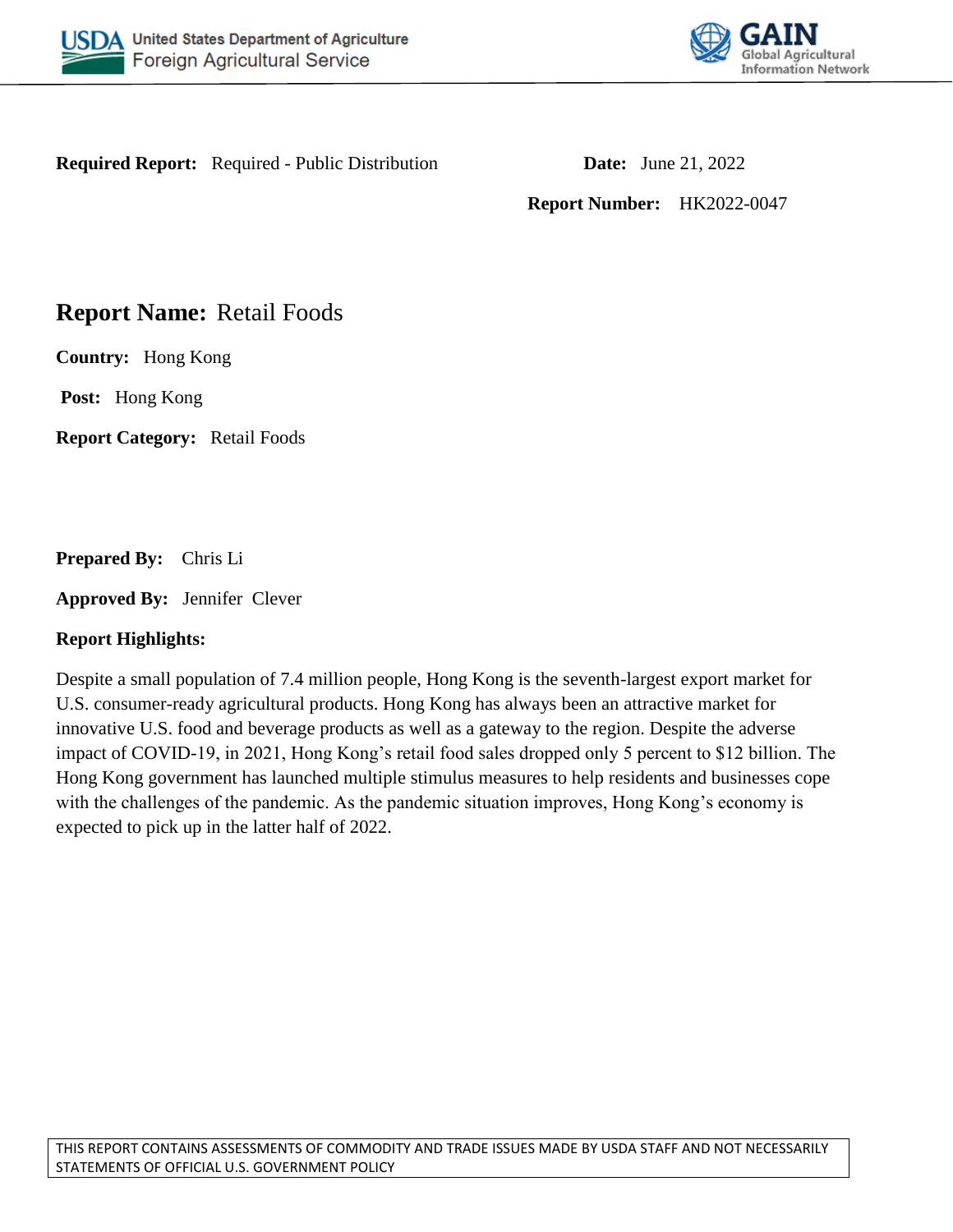### **Market Fact Sheet: Hong Kong**

#### **Executive Summary**

Hong Kong has a population of 7.4 million. In 2021, its per capita GDP was \$49,613, one of the highest in Asia. Hong Kong is a vibrant city and a major gateway to Asia. Consumers are sophisticated and enjoy cosmopolitan food and beverage. Due to limited arable land, around 95 percent of food in Hong Kong is imported. In 2021, Hong Kong's total imports of agricultural and related products grew 8 percent compared to 2020 and reached \$27.6 billion

#### **Imports of Consumer-Oriented Agricultural Products**

Hong Kong imports of consumer-oriented agricultural products **Summary** grew 8 percent to \$24 billion in 2021, accounting for 88 percent of all agricultural imports. The top ten imports were fresh fruit, seafood, beef, wine, pork, prepared food, dairy products, poultry meat, non-alcoholic beverages, and bakery products. China, the United States, and Chile were the top three suppliers.



### **Food Processing Industry**

Land is limited and extremely expensive in Hong Kong. Therefore, the local food processing sector is small. In 2021, global imports of bulk products dropped 8 percent to \$371 million and represented 1.3 percent of all agricultural imports. Imports of intermediate agricultural commodities grew 13 percent to \$2.4 billion, representing 8.6 percent of overall agricultural imports.

### **Food Retail Industry**

In 2021, Hong Kong's retail food sales dropped slightly to \$12 billion. The Hong Kong food retail market is made up of supermarkets, convenience stores, and traditional markets. Supermarkets account for over 61 percent of retail food sales. There are over 690 supermarkets, 1,300 convenience stores, and nearly 100 traditional markets in Hong Kong, making food shopping very convenient. In 2021, online food sales grew 14 percent to \$447 million.

#### **Food Service Industry**

The Hong Kong HRI food service market is made up of hotels, restaurants, and institutions, with most food and beverage sales at restaurants. In 2021, Hong Kong's restaurant receipts grew 17 percent to \$11.9 billion. There are over 14,000 restaurants in Hong Kong.

#### **Quick Facts CY 2021**

**Imports of Consumer-Oriented Ag. Products** \$24 billion (up 8 percent from CY 2020)

#### **Top Growth of Consumer-Oriented Ag. Imports**

Tea, fresh vegetables, fresh fruit, prepared food, eggs, condiments and sauces, processed vegetables, pet food, bakery products, and non-alcoholic beverages.

#### **Food Industry by Channels**

- Consumer-Oriented Ag. Products:
- Gross imports \$24 billion - Re-exports \$7.71 billion - Retained imports \$16.2 billion
- Retail food sales \$12 billion
- Restaurant receipts \$11.9 billion
- **GDP/Population**

Population: 7.4 million GDP per capita: \$49,613

#### **Strengths/Weaknesses/Opportunities/Challenges**

| <b>Strengths</b>            | Weaknesses                  |
|-----------------------------|-----------------------------|
| - Large and free market     | - Cost of shipment from the |
| with affluent customers.    | U.S. is high.               |
| - U.S. products are         | Hong Kong importers'        |
| perceived as high-          | order size tends to be      |
| quality.                    | smaller than other export   |
|                             | destinations.               |
| <i><b>Opportunities</b></i> | <i><b>Challenges</b></i>    |
| - Hong Kong customers       | Keen competition from       |
| are open to new             | other food supplying        |
| products.                   | countries.                  |
| - Hong Kong is a major      | A stronger U.S. dollar      |
| trading hub for Asia.       | makes U.S. products less    |
|                             | price competitive.          |
|                             | Inability to meet in-person |
|                             | with Hong Kong buyers.      |

**Data and Information Sources:** U.S. Census Bureau Trade Data, Trade Data Monitor, Euromonitor International, Hong Kong Census and Statistics Department, and Hong Kong Trade Development Council. Currency in U.S. dollars unless otherwise stated.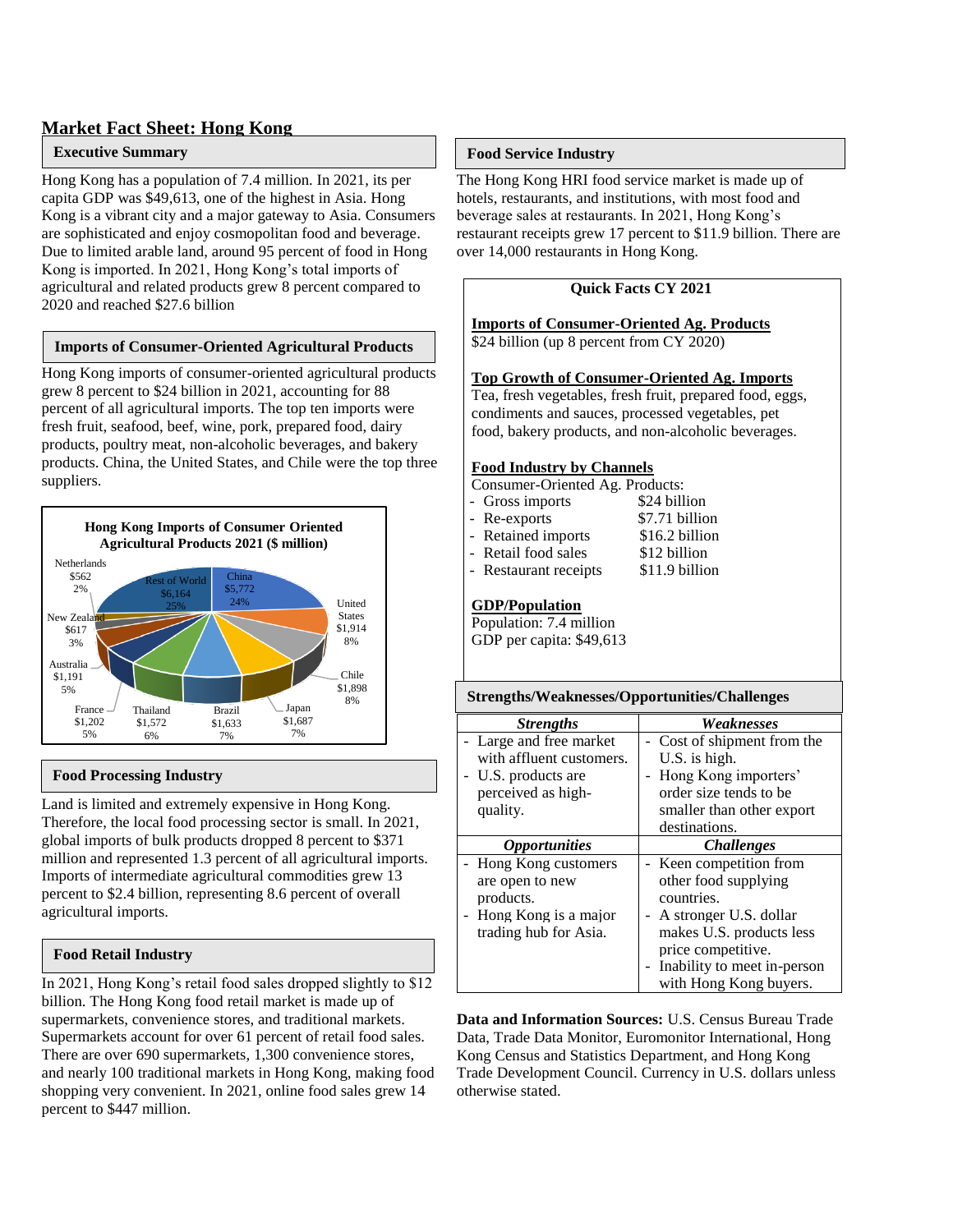# **SECTION I. MARKET SUMMARY**

Hong Kong is a dynamic export market for U.S. agricultural products. In 2021, total U.S. agricultural exports slowed for the fourth consecutive year to \$1.9 billion.<sup>1</sup> However, Hong Kong is the 15th largest market for U.S. food and agricultural exports. The city is the seventh largest destination for U.S. consumer-oriented exports, accounting for \$1.6 billion.<sup>2</sup> Top categories for U.S. agricultural exports to Hong Kong included beef, tree nuts, seafood, prepared food, fresh fruit, wine, poultry meat, eggs, processed vegetables, and pork.<sup>3</sup>

In addition to being a dynamic market, Hong Kong is also a trading hub where buyers make purchasing decisions for a vast range of consumer-oriented products that are transshipped to China and other parts of Asia. Most of Macau's food imports are purchased, consolidated, and shipped via Hong Kong.

Due to land constraints, local agricultural production in Hong Kong is minimal. As a market that imports 95 percent of its local food needs, Hong Kong welcomes foods from around the world. The city's import regime is autonomous, transparent, and predictable. Food and beverage products are imported to Hong Kong without tax or duty except for four commodities, namely liquors, tobacco, hydrocarbon oil, and methyl alcohol. For more information on Hong Kong food import regulations, please refer to GAIN [Report HK2022-0044.](https://apps.fas.usda.gov/newgainapi/api/Report/DownloadReportByFileName?fileName=Food%20and%20Agricultural%20Import%20Regulations%20and%20Standards%20Country%20Report_Hong%20Kong_Hong%20Kong_HK2022-0044)

In 2021, Hong Kong's GDP per capita rebounded 8 percent to \$49,613,<sup>4</sup> still one of the highest GDP per capita in Asia. Despite the four-year decline in U.S. food exports to Hong Kong, last year's decline was the least severe drop since 2019. Hence, U.S. food exports to Hong Kong could recover in 2022, but this will greatly depend on the evolution of the pandemic and the relaxation of government quarantine requirements on international travelers and social distancing restrictions. U.S. food sales to Hong Kong will also depend on improvements to shipping logistics and prices. Major export items continue to be grocery products, meats, tree nuts, seafood, fresh fruit, wines, pet food, and eggs. In addition, demand for natural, plant-based, and organic food and beverages is also growing. In 2021, Hong Kong's economy grew 6.3 percent<sup>5</sup> compared to the previous year. However, since late January 2022, the fifth wave of the pandemic has adversely affected Hong Kong's economic recovery. Considering the latest internal and external conditions as well as the stimulus effect of domestic fiscal measures, the real GDP growth forecast for 2022 is  $1 - 2$  percent.<sup>6</sup>

# **Food and Beverage Retail Sales in Hong Kong**

Despite the adverse impact of COVID-19, Hong Kong's retail food sales dropped only 5 percent to \$12 billion in 2021. The Hong Kong food retail market is made up of supermarkets, convenience stores, and traditional markets.

 $\overline{\phantom{a}}$ <sup>1</sup> USDA/FAS Bico Reports, U.S. Census Bureau Trade Data

<sup>2</sup> USDA/FAS Bico Reports, U.S. Census Bureau Trade Data

<sup>3</sup> USDA/FAS Bico Reports, U.S. Census Bureau Trade Data

<sup>4</sup> "Economic and Trade Information on Hong Kong", Hong Kong Trade Development Council

<sup>&</sup>lt;sup>5</sup> "Economic and Trade Information on Hong Kong", Hong Kong Trade Development Council

<sup>6</sup> "Hong Kong Economy", Hong Kong Government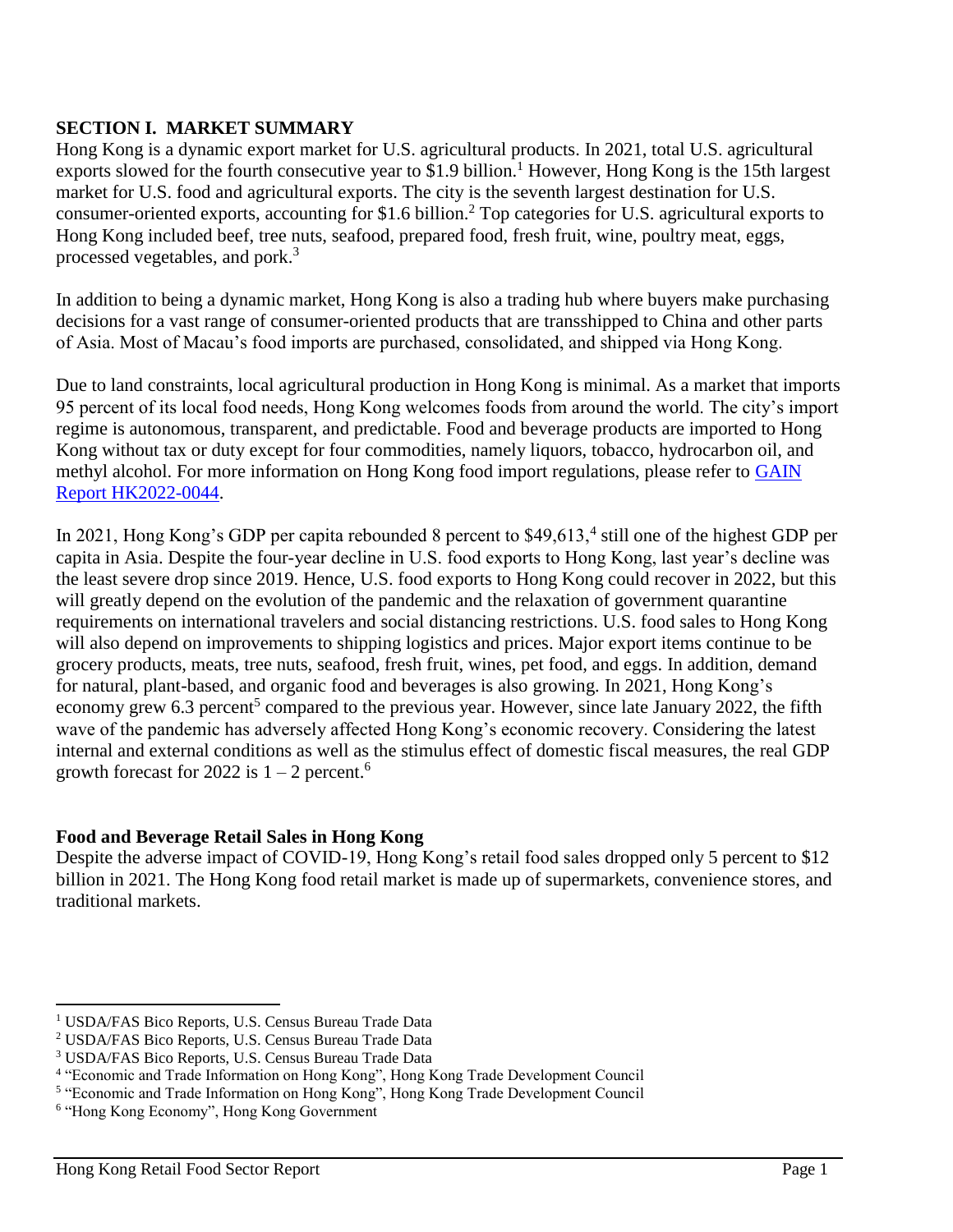| <b>Channel</b>           | 2017  | 2018 | 2019  | 2020  | 2021           | <b>Share</b><br>(2021) | Growth<br>$(2021 \text{ vs } 2020)$ |
|--------------------------|-------|------|-------|-------|----------------|------------------------|-------------------------------------|
| Supermarket/Dept. Stores | 6.85  | 7.12 | 7.18  | 7.89  | 7.33           | 61%                    | $-7\%$                              |
| Other outlets            | 5.43  | 5.68 | 5.49  | 4.79  | 4.67           | 39%                    | $-3%$                               |
| Total                    | 12.28 | 12.8 | 12.67 | 12.68 | $\overline{a}$ | 100%                   | $-5%$                               |

**Table 1 – Food and Beverage Retail Sales in Hong Kong (\$ billion**) 7

"Supermarket/Department Stores" include sales of supermarkets, convenience stores, and food and beverage sections at department stores. These are the modern grocery outlets that provide consumers with convenient and high-quality options. In addition to groceries, these stores offer a more comprehensive shopping experience with increased items of fresh food, bread and pastry, organic options, and hot takeout meals.

"Other outlets" refers to the traditional markets, also called wet markets, mom-and-pop stores, bakeries, fresh fruits stalls, etc. These outlets are usually smaller in scale and U.S. food exporters probably need to work with local importers/agents to place products in this sector of the market. Some Hong Kong consumers prefer these stores due to proximity, established relationships, and perception that meat, fish, and produce in traditional shops are fresher.



**Chart 1 – Food and Beverage Retail Sales in Hong Kong (\$ billion)**<sup>8</sup>

There are over 690 supermarkets,  $91,300$  convenience stores,  $10$  and close to 100 traditional markets  $11$  in Hong Kong, making food shopping very convenient. Traditionally, Hong Kong consumers shop daily because of they prefer fresh food. Much of the shopping is still done in traditional markets including street markets and locally owned shops. Overall, street market sales trend toward fresh foods while

l

<sup>7</sup> Hong Kong Census and Statistics Department

<sup>8</sup> Hong Kong Census and Statistics Department

<sup>&</sup>lt;sup>9</sup> "Supermarkets in Hong Kong, China", Euromonitor International

<sup>&</sup>lt;sup>10</sup> "Convenience Stores in Hong Kong, China", Euromonitor International

<sup>&</sup>lt;sup>11</sup> Hong Kong Food and Environmental Hygiene Department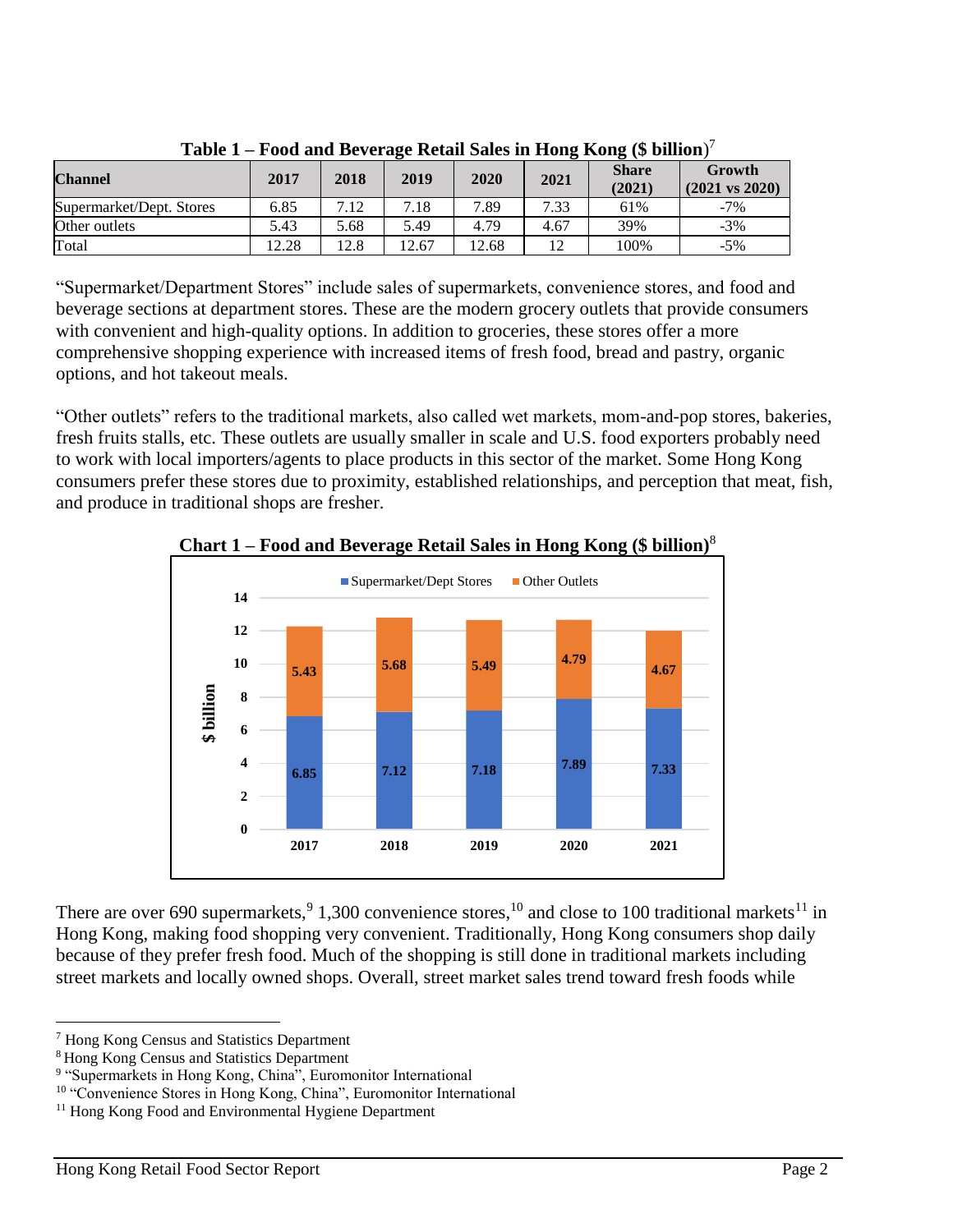supermarkets dominate in processed, chilled and frozen, high value-added, and canned food products. In recent years, the competition between street markets and supermarkets has intensified in recent years.

Although the number of supermarket outlets is expected to remain stable, the market share for supermarket sales is expected to continue to increase in the future at the expense of traditional street markets which have lost in-person sales, especially from the more hygiene-conscious customers under the COVID-19 pandemic. In addition, as a result of the pandemic, canned, chilled and frozen food products typically available in supermarkets fared well among local consumers. The supermarkets' share in terms of total retail sales rose from 44 percent of total sales in 1995 to 61 percent in 2021.

Online shopping continues to grow, especially under COVID-19. In 2021, food and drink e-commerce reached \$447 million, an increase of 14 percent compared to 2020, and it is estimated to reach \$733 million by 2026.<sup>12</sup> Prepackaged and shelf stable products sold well online. In addition, sales of fresh and frozen food grew as online shops improved their cold chain and storages for more perishable items.

### **Outlook for 2022**

Since early 2020, COVID-19 has adversely affected the Hong Kong economy, especially the food service sector as international travel continues to be restricted. Hong Kong's economy rebounded to 6.3 percent in 2021 as the local pandemic situation improved. However, in January 2022, the fifth and deadliest wave of the pandemic led the government to reintroduce restrictions on gatherings and dining. As a result, Hong Kong's real GDP contracted 4 percent in the first quarter of 2022.<sup>13</sup> For the same period, restaurant receipts dropped 23 percent to \$1.94 billion compared to the same period in 2021.<sup>14</sup> For the first four months of 2022, Hong Kong imports of consumer-oriented agricultural products dropped 16 percent to \$7.3 billion compared to the same period in 2021.<sup>15</sup>

Despite the pandemic, Hong Kong's food retail sales remained relatively stable. In 2021, Hong Kong's retail food sector sales slowed only 5 percent to \$12 billion. The slowdown was mainly due to improvement in local pandemic situation which led to a recovery in restaurant activity. In 2022, it is expected that food retail sales will remain stable, and e-shopping will become more popular as the pandemic keeps affecting Hong Kong. For the first four months of 2022, food retail sales were \$4.17 billion, a rise of 3 percent over the same period in 2021.<sup>16</sup>

As the pandemic situation began to stabilize in late April, the Hong Kong government started to gradually relax some of the COVID-19 restrictions. The Hong Kong government has also implemented multiple measures to support businesses and individuals as the pandemic continues to severely damage the global economy. As of June 15, 2022, the total relief provided by the Hong Kong Government has reached \$50 billion,<sup>17</sup> and Hong Kong's economy is expected to pick up in the latter half of 2022 as the pandemic situation improves.

 $\overline{\phantom{a}}$ <sup>12</sup> "Food and Drink E-Commerce in Hong Kong, China", Euromonitor International

<sup>&</sup>lt;sup>13</sup> "Hong Kong Economy", Hong Kong Government

<sup>&</sup>lt;sup>14</sup> Hong Kong Census and Statistics Department

<sup>&</sup>lt;sup>15</sup> Trade Data Monitor

<sup>&</sup>lt;sup>16</sup> Hong Kong Census and Statistics Department

<sup>&</sup>lt;sup>17</sup> Anti-epidemic Fund, Hong Kong SAR Government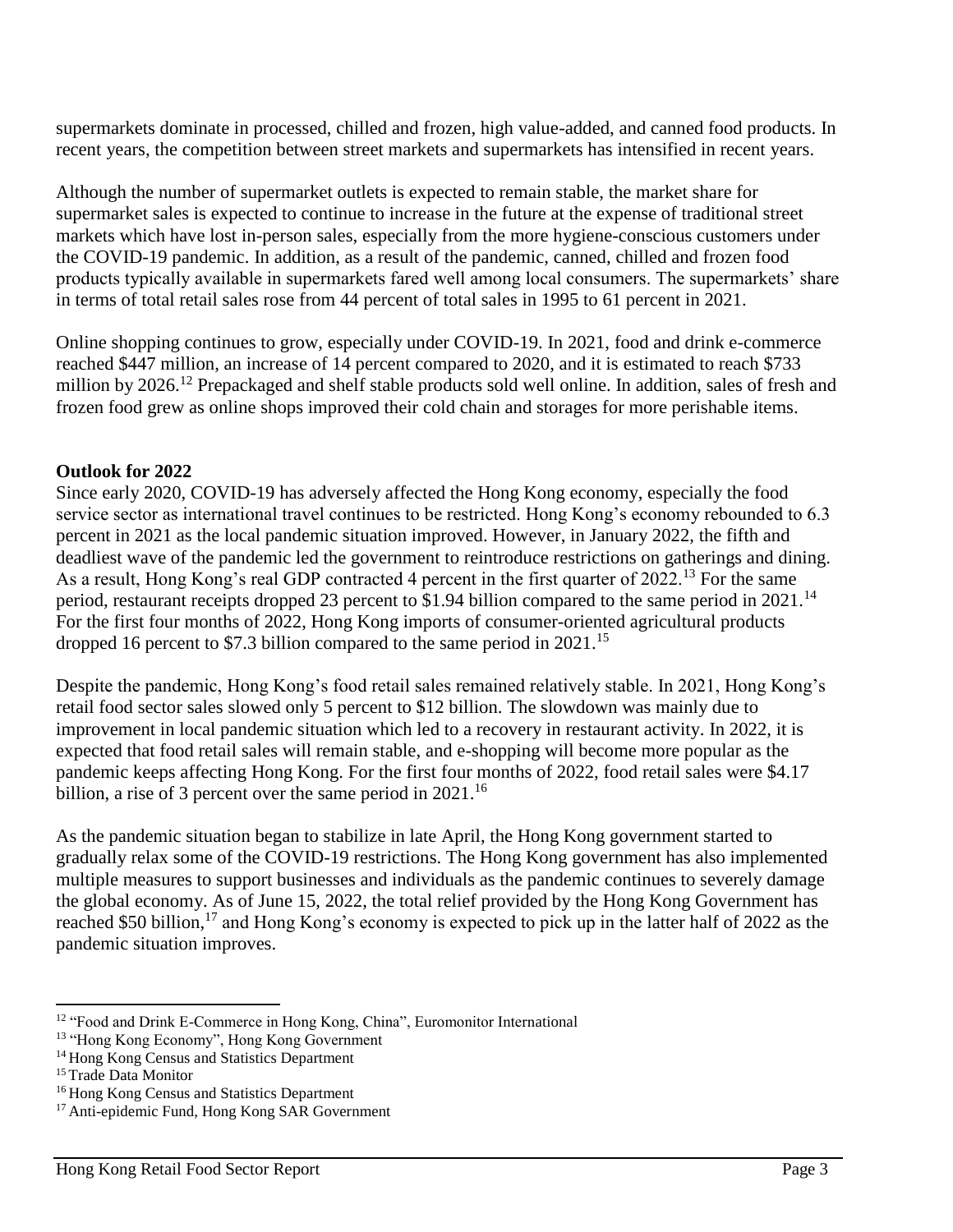| <b>Advantages</b>                                                                                                                                                                                                                                                                                   | <b>Challenges</b>                                                                                                                                                                                                                                                                                                                 |
|-----------------------------------------------------------------------------------------------------------------------------------------------------------------------------------------------------------------------------------------------------------------------------------------------------|-----------------------------------------------------------------------------------------------------------------------------------------------------------------------------------------------------------------------------------------------------------------------------------------------------------------------------------|
| Hong Kong is one of the top markets in the world for<br>food and beverages, processed, fresh, and frozen<br>gourmet products. U.S. exports of consumer-oriented<br>agricultural products to Hong Kong were \$1.6<br>billion, making it the seventh-largest market for the<br>United States in 2021. | Transportation time and costs, combined with<br>seasonality determining product availability (e.g.<br>fresh produce) associated with importing U.S. food<br>and beverage products to Hong Kong can make them<br>less competitive than products available from<br>regional suppliers such as China, Australia, and New<br>Zealand. |
| Hong Kong is a major trading hub where buyers<br>make purchasing decisions for a vast range of<br>consumer-oriented products that are transshipped to<br>China and other parts of Asia.                                                                                                             | The importance of Hong Kong as a transshipment<br>point and buying center for regional markets is not<br>widely known to U.S. exporters.                                                                                                                                                                                          |
| U.S. food products enjoy an excellent reputation<br>among Hong Kong consumers, as they are renowned<br>as high-quality and safe.                                                                                                                                                                    | Hong Kong labeling requirements and residue<br>standards can impact trade.                                                                                                                                                                                                                                                        |
| Hong Kong is a quality and trend-driven market, so<br>price is not always the most important factor for food<br>and beverage purchases.                                                                                                                                                             | Competition in the Hong Kong market is keen, a<br>stronger U.S. dollar will continue to lessen the<br>competitiveness of U.S. foods.                                                                                                                                                                                              |
|                                                                                                                                                                                                                                                                                                     | Ongoing disruptions on shipping logistics (including<br>limited air cargo space due to reduced flights).                                                                                                                                                                                                                          |

**Table 2 – Major Advantages and Challenges in the Hong Kong Market**

# **SECTION II. ROAD MAP FOR MARKET ENTRY**

New-to-market exporters may consider several approaches to enter the Hong Kong retail market:

- Establishing a representative office in Hong Kong: A good method to build trade relationships and implement marketing programs, but operating expenses can be high.
- Working with a U.S. trading company: Some companies serve U.S. exporters and Hong Kong importers so both sides can benefit from expanded options and cost-effective shipping.
- Developing a relationship with a Hong Kong agent: Well-established companies have extensive distribution networks to supermarkets, other retail outlets, and many also cover non-retail sectors. Hong Kong agents very often request exclusive sales rights. This is common in Hong Kong due to the small geographical size.
- Exporting direct to supermarkets: Branded products that sell direct to supermarkets may be required to provide exclusive rights for the products in Hong Kong. In this case, expensive slotting fees may be waived. For non-branded and large turnover products, supermarkets tend to buy direct from overseas exporters for cost savings.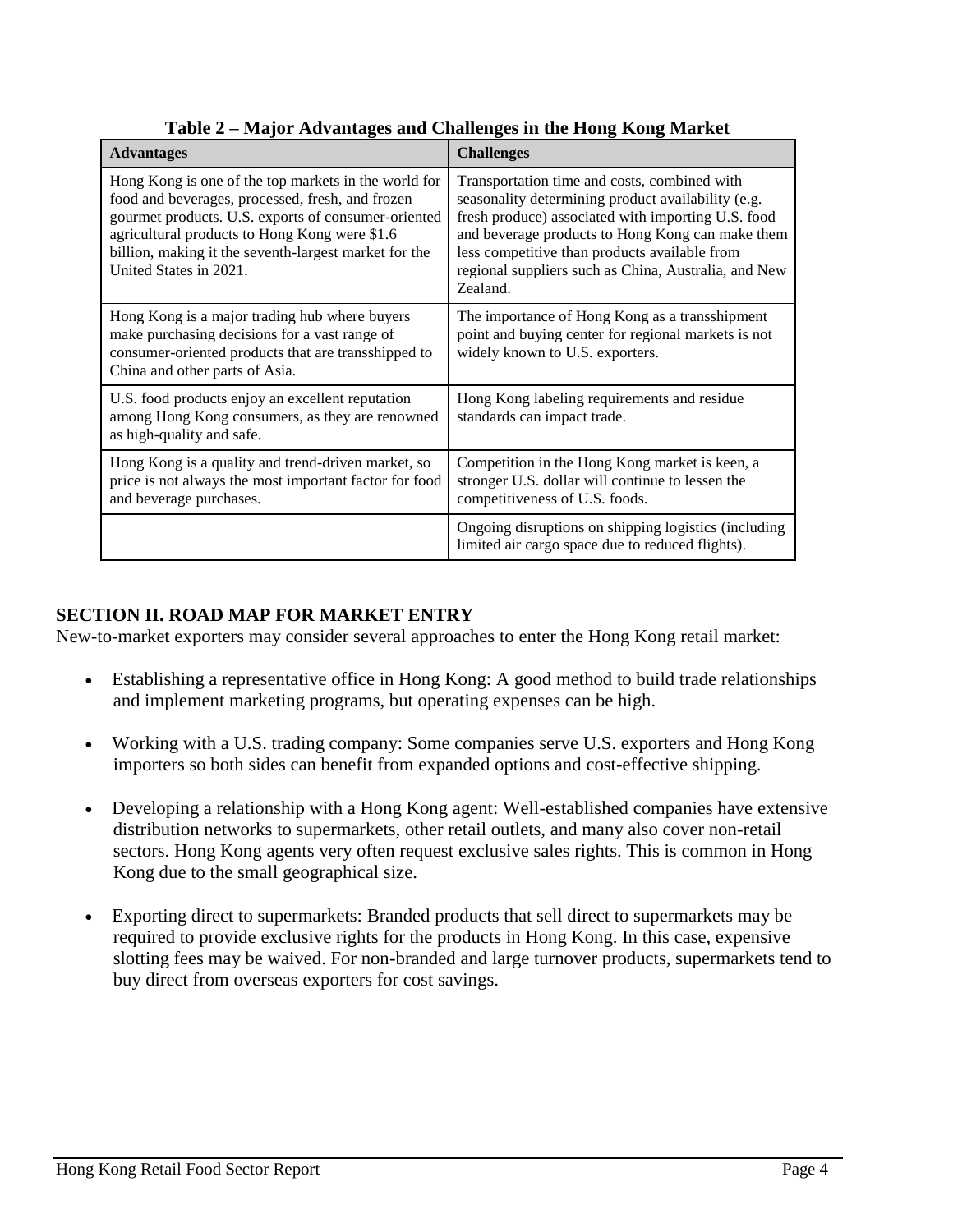# **Market Structure**



 U.S. exporters intending to sell to retail outlets can utilize one of the above channels. Some supermarkets source through U.S. consolidators as well as local agents and importers.

### **A. Supermarket**

Two major retail groups [A.S. Watson Group](https://www.aswatson.com/) and [DFI Retail Group,](https://www.dairyfarmgroup.com/en-US/Our-Company/About-Dairy-Farm) dominate the supermarket category with over 90 percent market share combined.<sup>18</sup>

| <b>Name of Retailer</b>       | <b>No. of Outlets</b>                                                 |
|-------------------------------|-----------------------------------------------------------------------|
| Wellcome (DFI Retail Group)   | Over 280 (with different names and store formats)                     |
| ParknShop (A.S. Watson Group) | Over 270 (with different names and store formats)                     |
| U-Select                      | 83 shops                                                              |
| <b>DCH Food Mart</b>          | 53 DCH Food Marts                                                     |
| YATA                          | 3 department stores with supermarkets<br>and 9 separate supermarkets  |
| <b>AEON Stores (HK) Ltd.</b>  | 10 department stores with supermarkets<br>and 2 separate supermarkets |
| City'Super                    | 4 stores                                                              |
| <b>APITA</b> (Uny)            | 4 stores                                                              |

**Table 3 – Leading Supermarket Chains**<sup>19</sup>

Expansion of health food, confectioners, and chain stores such as " $759$ ", ["Kai Bo](http://www.kaibo.com.hk/main.html)<sup>20</sup>", "Best Mart [360"](https://www.bestmart360.com/about-us) and ["PrizeMart"](https://www.prizemart.com/index.php/en/main/page/about) are increasing competition for supermarkets and convenience stores.

Many Hong Kong supermarkets charge slotting fees for new products' placement, as well as other terms, such as promotion discounts, back-end income (flat rebate per year that a supplier

 $\overline{\phantom{a}}$ <sup>18</sup> "Supermarkets in Hong Kong, China", Euromonitor International

<sup>19</sup> Websites of the retailers

<sup>20</sup> Website in Chinese only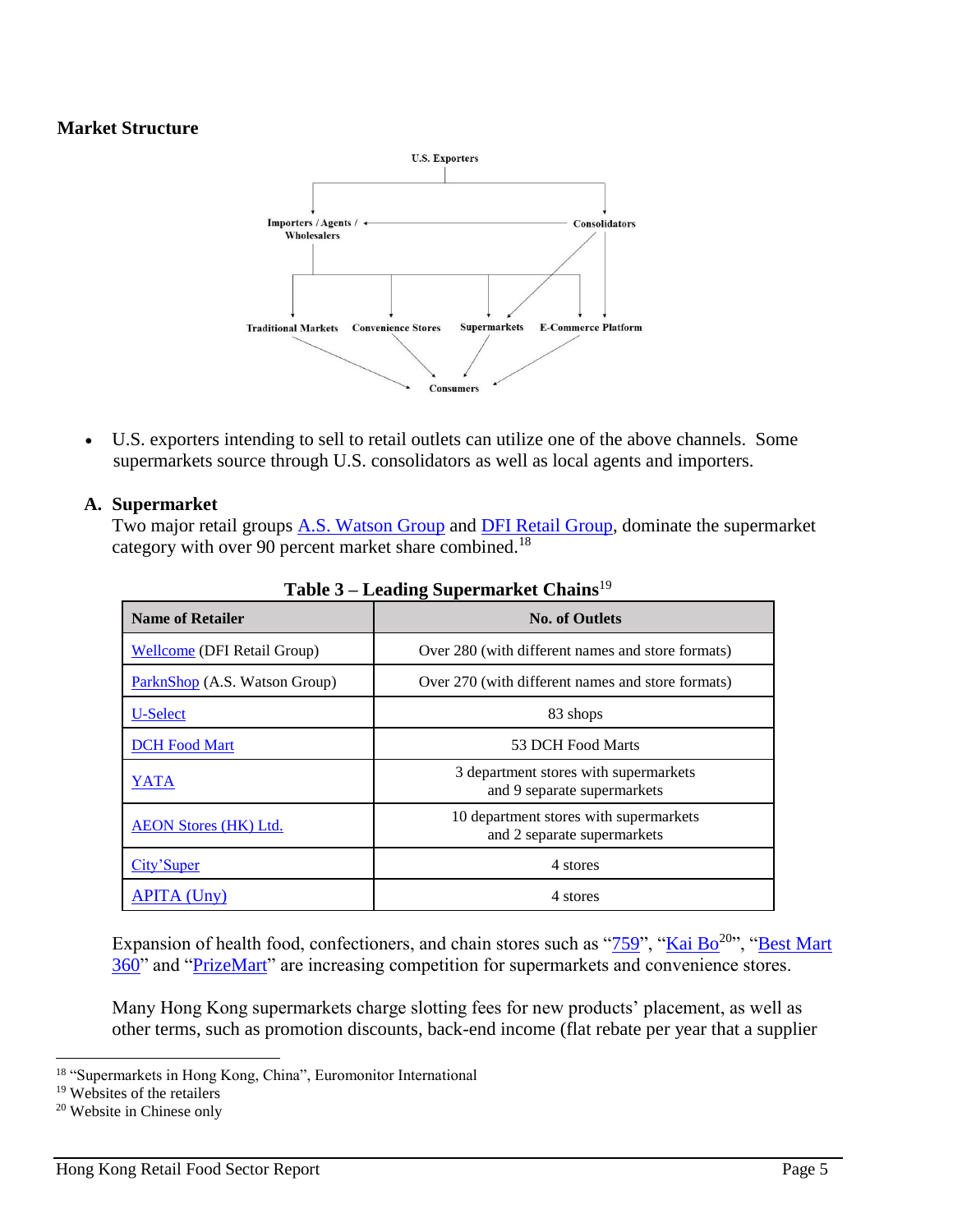pays to the retail chain based on the annual turnover), D.A. (Distribution Allowance - the fee that the supermarkets charge for distributing the products from its warehouse to its many branch stores), and incentive rebates (a percentage of turnover rebated to the supermarkets when sales exceed an agreed amount).

To source new products from the United States, supermarkets may import directly from a U.S. supplier or may use consolidators, depending on the product and minimum order quantity. Most major supermarkets like ParknShop and Wellcome offer online grocery shopping platforms that are increasingly appealing to busy Hong Kong shoppers with discounts and delivery services.

# **B. Convenience Stores**

There are more than 1,300 convenience stores in Hong Kong offering drinks, snacks, and some hot food options.

| <b>Retailer Name</b> | <b>No. of Outlets</b> |
|----------------------|-----------------------|
| 7-Eleven             | 1,013                 |
| Circle K             | 349                   |
| VanGo                | 26                    |

**Table 4 – Profiles of Leading Convenience Stores in Hong Kong**<sup>21</sup>

# **C. Traditional Markets – Wet Markets and Independent Grocery Stores**

Traditional markets include wet markets and mom-and-pop shops. They are widespread throughout Hong Kong. They are favored for daily, neighborhood shopping especially amongst an older consumer base. Due to size restrictions, many of these stores work with importers to buy smaller batches.

# **D. Online Shopping of Foods and Beverages**

Online shopping continues to grow, especially under COVID-19. In 2021, food and drink ecommerce reached \$447 million, an increase of 14 percent over  $2020$ <sup>22</sup> Hong Kong consumers are information savvy, with nearly 100 percent smartphone users and high social media participation rate at 83 percent. Many food retailers and e-commerce platforms such as [HKTV](https://www.hktvmall.com/hktv/en/supermarket)  [Mall](https://www.hktvmall.com/hktv/en/supermarket) provide modern and alternative shopping experience to Hong Kong consumers. This method of shopping is expected to expand as more product varieties be available on e-commerce platforms, and consumers grow more confident in the quality and authenticity of products available online.

 $\overline{a}$ 

<sup>21</sup> "Convenience Stores in Hong Kong, China", Euromonitor International

<sup>&</sup>lt;sup>22</sup> "Food and Drink E-Commerce in Hong Kong, China", Euromonitor International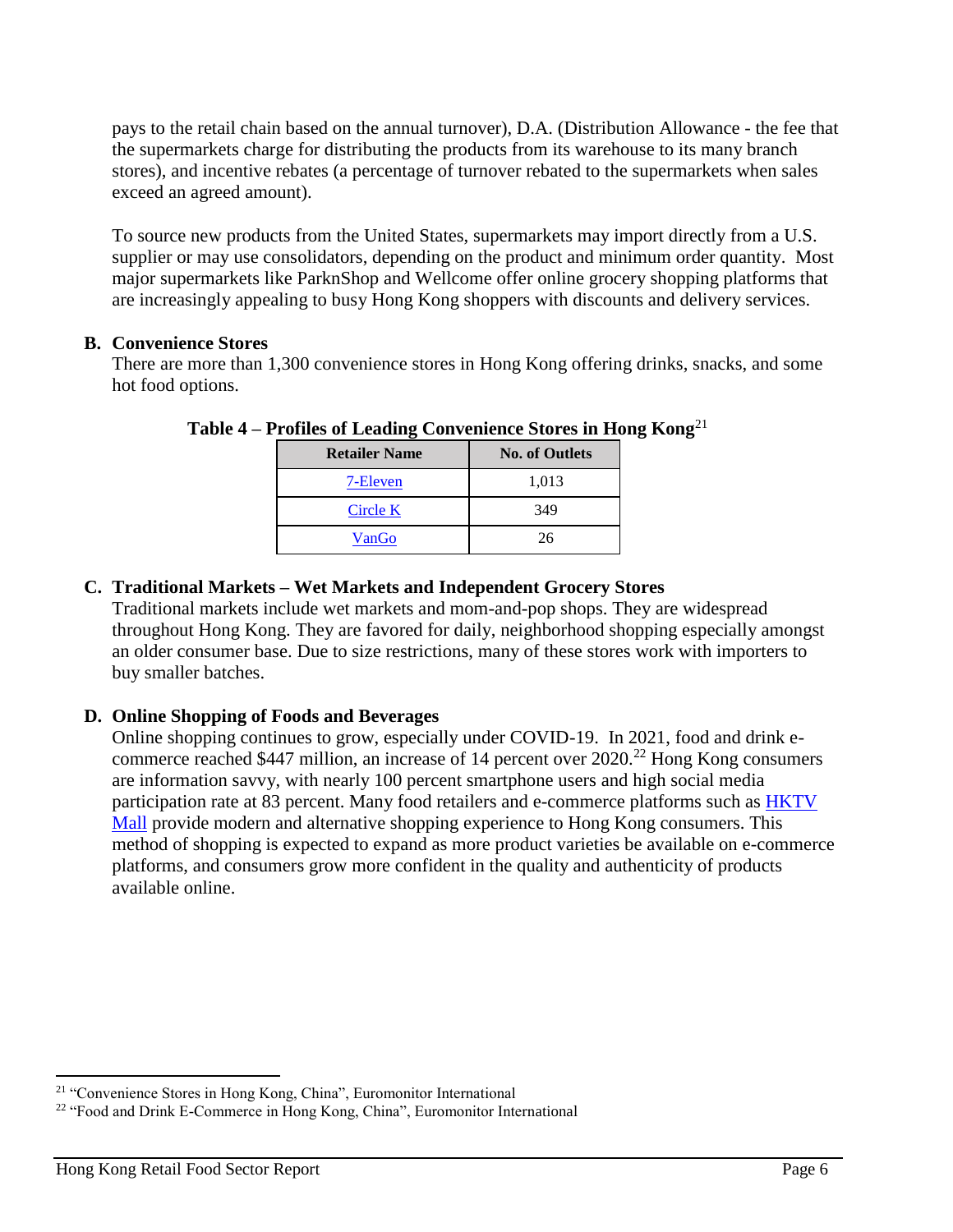# **SECTION III. COMPETITION**

Due to land constraints, Hong Kong produces a minimal amount of food, and depends on global sources to meet about 95 percent of its needs. Hong Kong imports of consumer-oriented agricultural products<sup>23</sup> from all origins grew 8 percent to \$24 billion in 2021.

|                            | <b>Calendar Year (Value: \$ million)</b> |        |        | <b>Share</b> | Growth | Growth |             |             |
|----------------------------|------------------------------------------|--------|--------|--------------|--------|--------|-------------|-------------|
| <b>Partner</b>             | 2017                                     | 2018   | 2019   | 2020         | 2021   | 2021   | 2021 v 2020 | 2021 v 2017 |
| China                      | 5,101                                    | 5,179  | 4,986  | 5,054        | 5,772  | 24%    | 14%         | 13%         |
| <b>United States</b>       | 4,359                                    | 4,303  | 3,383  | 2,162        | 1,914  | 8%     | $-11\%$     | $-56%$      |
| Chile                      | 698                                      | 1,205  | 1,436  | 1,287        | 1,898  | 8%     | 48%         | 172%        |
| Japan                      | 1,205                                    | 1,383  | 1,350  | 1,462        | 1,687  | 7%     | 15%         | 40%         |
| <b>Brazil</b>              | 2,234                                    | 2,475  | 1,998  | 1,977        | 1,633  | 7%     | $-17\%$     | $-27%$      |
| Thailand                   | 1,012                                    | 1,117  | 1,223  | 1,534        | 1,572  | 6%     | 2%          | 55%         |
| France                     | 1,438                                    | 1,540  | 1,179  | 991          | 1,202  | 5%     | 21%         | $-16%$      |
| Australia                  | 1,326                                    | 1,228  | 1,146  | 1,013        | 1,191  | 5%     | 18%         | $-10%$      |
| New Zealand                | 481                                      | 541    | 672    | 541          | 617    | 3%     | 14%         | 28%         |
| <b>Netherlands</b>         | 1,082                                    | 999    | 854    | 620          | 562    | 2%     | $-9\%$      | $-48%$      |
| Total of Top 10 Partners   | 18,937                                   | 19,970 | 18,226 | 16,640       | 18,049 | 75%    | 8%          | $-5%$       |
| Total of Rest of the World | 6,859                                    | 6,917  | 6,528  | 5,843        | 6,164  | 25%    | 5%          | $-10\%$     |
| World                      | 25,796                                   | 26,887 | 24,754 | 22,483       | 24,213 | 100%   | 8%          | $-6\%$      |

**Table 5 – Hong Kong Imports of Consumer-Oriented Ag. Products (2017-2021)**<sup>24</sup>

**Table 6 – Top 10 Hong Kong Imports of Consumer-Oriented Agricultural Products and Competition**<sup>25</sup>

| Consumer Oriented rightenturum rroducts and Competition |                |                   |                                           |  |  |  |
|---------------------------------------------------------|----------------|-------------------|-------------------------------------------|--|--|--|
| <b>Product Category</b>                                 |                |                   | <b>Major Supply Sources</b> <sup>26</sup> |  |  |  |
| <b>Fresh Fruit</b>                                      |                |                   | 1. Chile $-42%$                           |  |  |  |
| <b>Gross Imports</b>                                    | \$4.49 billion | 1,841,097 MT      | 2. Thailand $-20%$                        |  |  |  |
| <b>Retained Imports</b>                                 | \$16 billion   | 669,589 MT        | 5. United States $-5\%$                   |  |  |  |
| <b>Seafood</b>                                          |                |                   | 1. China $-35%$                           |  |  |  |
| <b>Gross Imports</b>                                    | \$3.59 billion | 369,052 MT        | 2. Japan – $14%$                          |  |  |  |
| <b>Retained Imports</b>                                 | \$3.15 billion | 319,679 MT        | 7. United States $-3\%$                   |  |  |  |
| <b>Beef and Beef Products</b>                           |                |                   | 1. Brazil – $39%$                         |  |  |  |
| <b>Gross Imports</b>                                    | \$2.67 billion | 719,694 MT        | 2. United States $-20\%$                  |  |  |  |
| <b>Retained Imports</b>                                 | \$2.47 billion | 688,306 MT        | 3. Australia $-6\%$                       |  |  |  |
| <b>Wine and Related Products</b>                        |                |                   | 1. France $-57%$                          |  |  |  |
| <b>Gross Imports</b>                                    | \$1.47 billion | 56 million liters | 2. Australia – $17\%$                     |  |  |  |
| <b>Retained Imports</b>                                 | \$1.23 billion | 44 million liters | 5. United States $-3\%$                   |  |  |  |
| <b>Pork and Pork Products</b>                           |                |                   | 1. Brazil $-26%$                          |  |  |  |
| <b>Gross Imports</b>                                    | \$1.43 billion | 516,774 MT        | 2. China $-18%$                           |  |  |  |
| <b>Retained Imports</b>                                 | \$1.33 billion | 477,276 MT        | 8. United States $-3\%$                   |  |  |  |
| <b>Soup and Other Prepared Food</b>                     |                |                   | 1. United States - 22%                    |  |  |  |
| <b>Gross Imports</b>                                    | \$1.37 billion | 146,454 MT        | 2. China $-17%$                           |  |  |  |
| <b>Retained Imports</b>                                 | \$450 million  | 113,985 MT        | 3. Japan $-13%$                           |  |  |  |
| <b>Dairy Products</b>                                   |                |                   | 1. New Zealand $-27\%$                    |  |  |  |
| <b>Gross Imports</b>                                    | \$1.29 billion | 261,311 MT        | 2. Netherlands $-22%$                     |  |  |  |
| <b>Retained Imports</b>                                 | \$692 million  | 208,498 MT        | 9. United States $-3\%$                   |  |  |  |

<sup>23</sup> Consumer Oriented Agricultural Products (excl. tobacco, incl. rice and seafood)

 $\overline{a}$ 

<sup>&</sup>lt;sup>24</sup> Calculations based on Trade Data Monitor data

<sup>25</sup> Calculations based on Trade Data Monitor data

<sup>26</sup> Ranking and market share by gross import value in 2021